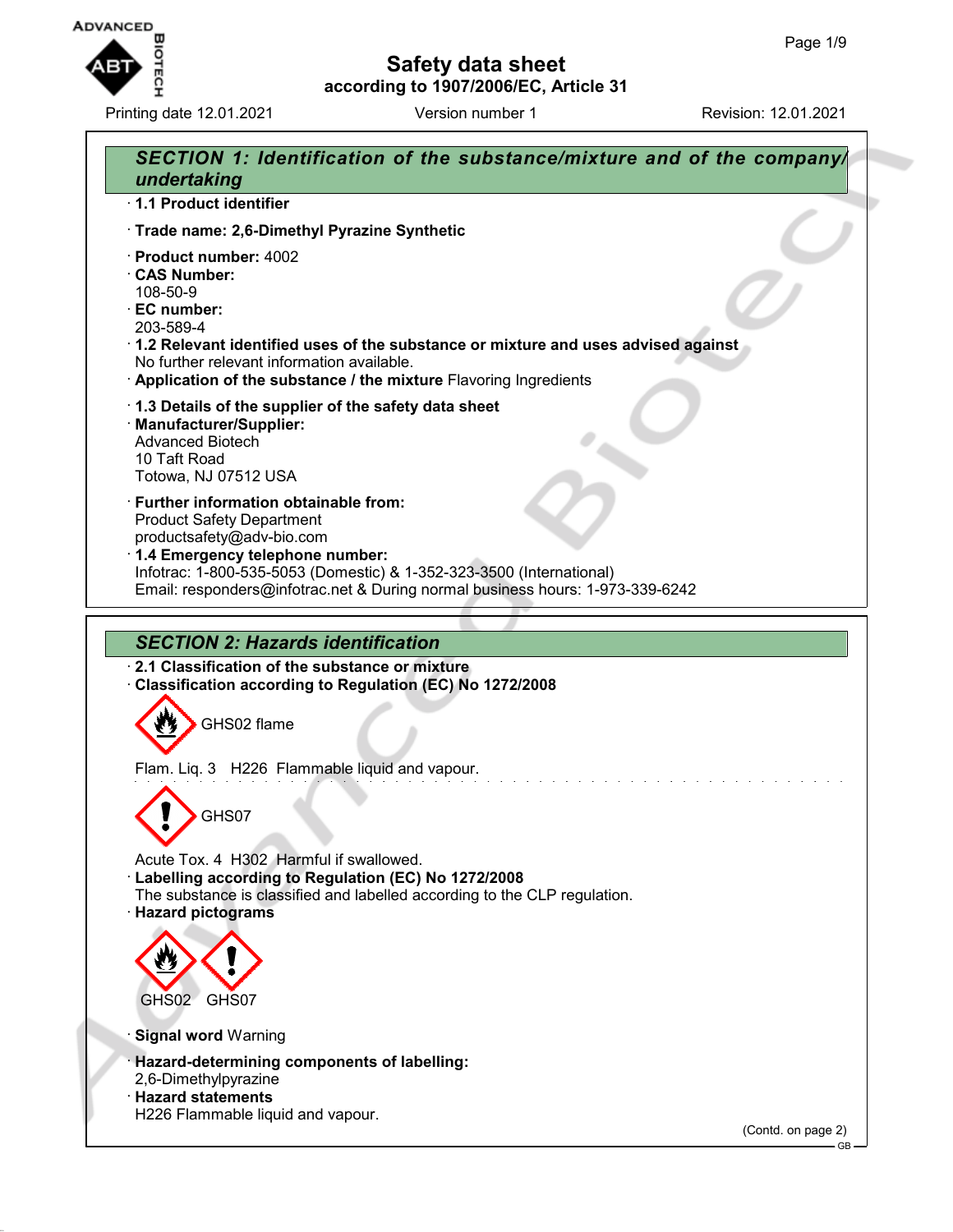

Printing date 12.01.2021 **Version number 1** Revision: 12.01.2021

#### **Trade name: 2,6-Dimethyl Pyrazine Synthetic**

|                                        | (Contd. of page 1)                                                                                                         |
|----------------------------------------|----------------------------------------------------------------------------------------------------------------------------|
| H <sub>302</sub> Harmful if swallowed. |                                                                                                                            |
| · Precautionary statements             |                                                                                                                            |
| P <sub>210</sub>                       | Keep away from heat, hot surfaces, sparks, open flames and other ignition sources.<br>No smoking.                          |
| P <sub>241</sub>                       | Use explosion-proof [electrical/ventilating/lighting] equipment.                                                           |
| P <sub>280</sub>                       | Wear protective gloves/protective clothing/eye protection/face protection.                                                 |
|                                        | P303+P361+P353 IF ON SKIN (or hair): Take off immediately all contaminated clothing. Rinse skin with<br>water [or shower]. |
| P403+P235                              | Store in a well-ventilated place. Keep cool.                                                                               |
| P <sub>501</sub>                       | Dispose of contents/container in accordance with local/regional/national/international<br>regulations.                     |
| 2.3 Other hazards                      |                                                                                                                            |
|                                        | · Results of PBT and vPvB assessment                                                                                       |
| · <b>PBT:</b> Not applicable.          |                                                                                                                            |

· **vPvB:** Not applicable.

## *SECTION 3: Composition/information on ingredients*

- · **3.1 Chemical characterisation: Substances**
- · **CAS No. Description**
- 108-50-9 2,6-Dimethylpyrazine
- · **Identification number(s)**
- · **EC number:** 203-589-4

## *SECTION 4: First aid measures*

- · **4.1 Description of first aid measures**
- · **General information:**
- Immediately remove any clothing soiled by the product.

Symptoms of poisoning may even occur after several hours; therefore medical observation for at least 48 hours after the accident.

- · **After inhalation:** Supply fresh air; consult doctor in case of complaints.
- · **After skin contact:** Immediately rinse with water.
- · **After eye contact:** Rinse opened eye for several minutes under running water.
- · **After swallowing:** Call for a doctor immediately.
- · **4.2 Most important symptoms and effects, both acute and delayed** No further relevant information available.
- · **4.3 Indication of any immediate medical attention and special treatment needed** No further relevant information available.

# *SECTION 5: Firefighting measures*

- · **5.1 Extinguishing media**
- · **Suitable extinguishing agents:**
- CO2, powder or water spray. Fight larger fires with water spray or alcohol resistant foam.
- · **5.2 Special hazards arising from the substance or mixture** No further relevant information available.
- · **5.3 Advice for firefighters**
- · **Protective equipment:** No special measures required.
- · **Additional information**
- Cool endangered receptacles with water spray.

(Contd. on page 3)

GB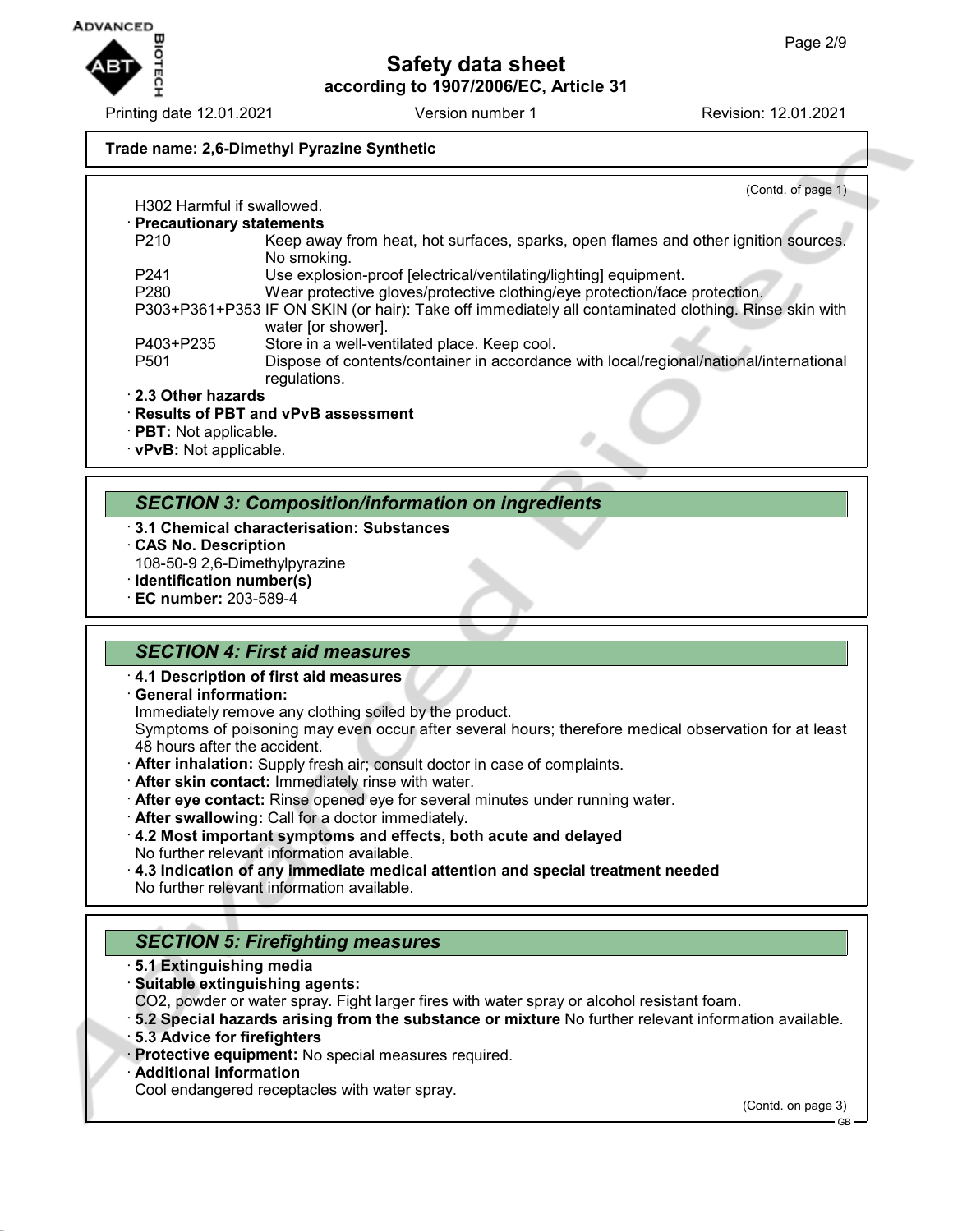

Printing date 12.01.2021 Version number 1 Revision: 12.01.2021

(Contd. of page 2)

#### **Trade name: 2,6-Dimethyl Pyrazine Synthetic**

Collect contaminated fire fighting water separately. It must not enter the sewage system.

## *SECTION 6: Accidental release measures*

· **6.1 Personal precautions, protective equipment and emergency procedures** Wear protective equipment. Keep unprotected persons away.

- · **6.2 Environmental precautions:** Do not allow to enter sewers/ surface or ground water.
- · **6.3 Methods and material for containment and cleaning up:** Dispose contaminated material as waste according to item 13. Ensure adequate ventilation.
- · **6.4 Reference to other sections** See Section 7 for information on safe handling. See Section 8 for information on personal protection equipment. See Section 13 for disposal information.

## *SECTION 7: Handling and storage*

- · **7.1 Precautions for safe handling** No special precautions are necessary if used correctly.
- · **Information about fire and explosion protection:** Keep ignition sources away - Do not smoke.

Protect against electrostatic charges.

- · **7.2 Conditions for safe storage, including any incompatibilities** · **Storage:**
- · **Requirements to be met by storerooms and receptacles:** No special requirements.

Please refer to product specification for product storage requirements.

- · **Information about storage in one common storage facility:** Not required.
- · **Further information about storage conditions:** Keep container tightly sealed.
- · **7.3 Specific end use(s)** No further relevant information available.

*SECTION 8: Exposure controls/personal protection*

- · **8.1 Control parameters**
- · **Additional information about design of technical facilities:** No further data; see item 7.
- · **Ingredients with limit values that require monitoring at the workplace:** Not required.
- · **Additional information:** The lists valid during the making were used as a basis.
- · **8.2 Exposure controls**
- · **Personal protective equipment:**
- · **General protective and hygienic measures:** Keep away from foodstuffs, beverages and feed. Immediately remove all soiled and contaminated clothing Wash hands before breaks and at the end of work. · **Respiratory protection:** Not required.
- 
- · **Protection of hands:**

Protective gloves

(Contd. on page 4)

GB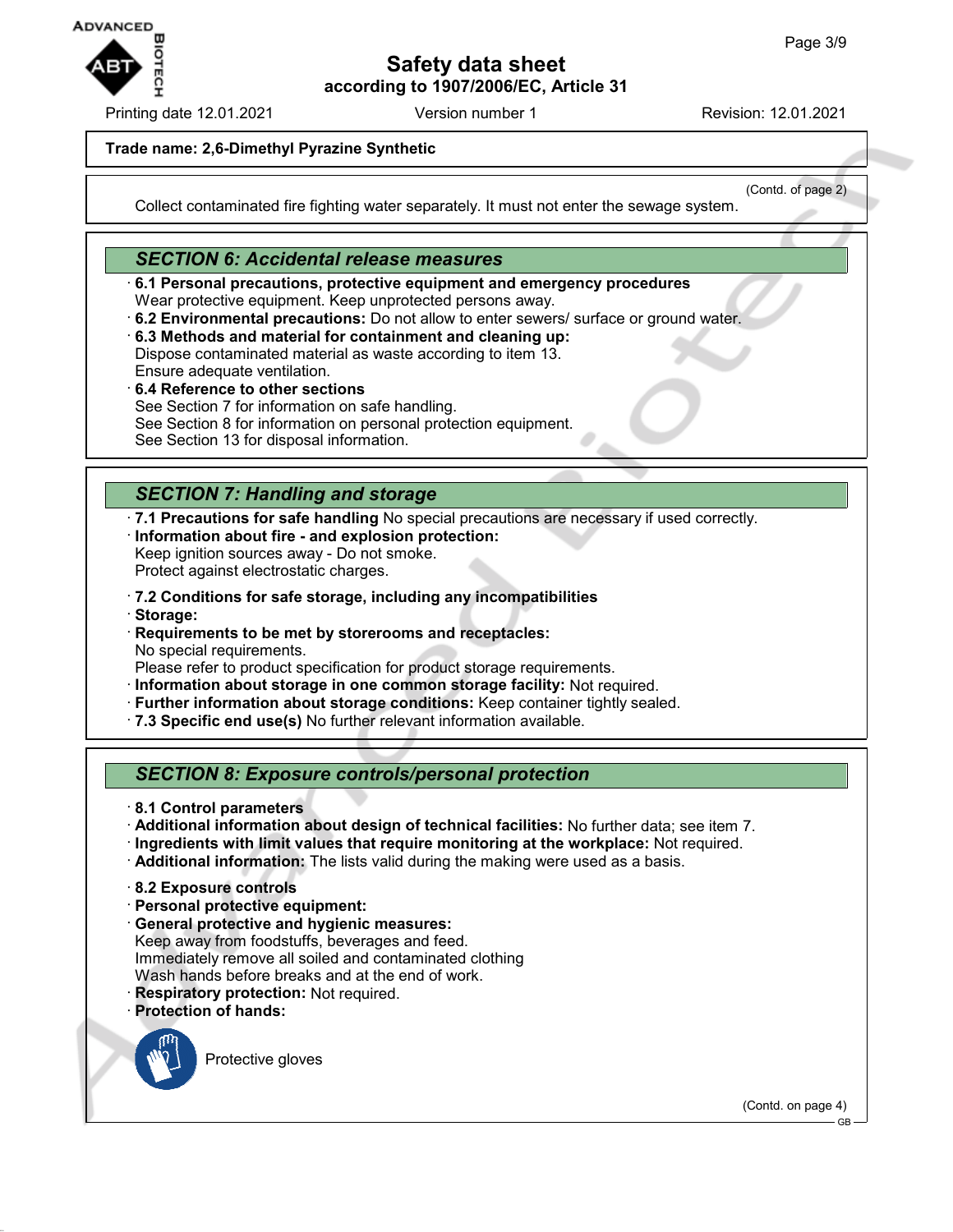

Printing date 12.01.2021 **Version number 1** Revision: 12.01.2021

### **Trade name: 2,6-Dimethyl Pyrazine Synthetic**

(Contd. of page 3) The glove material has to be impermeable and resistant to the product/ the substance/ the preparation. Due to missing tests no recommendation to the glove material can be given for the product/ the preparation/ the chemical mixture. Selection of the glove material should be based on consideration of the penetration times, rates of diffusion and the degradation · **Material of gloves** The selection of the suitable gloves does not only depend on the material, but also on further marks of quality and varies from manufacturer to manufacturer. · **Penetration time of glove material** The exact break through time has to be determined by the manufacturer of the protective gloves and has to be observed. · **Eye protection:** Tightly sealed goggles

| <b>SECTION 9: Physical and chemical properties</b>        |                                    |                                    |  |  |
|-----------------------------------------------------------|------------------------------------|------------------------------------|--|--|
| 9.1 Information on basic physical and chemical properties |                                    |                                    |  |  |
| <b>General Information</b>                                | Molecular Weight: 108.14 g/mol     |                                    |  |  |
| · Appearance:                                             |                                    |                                    |  |  |
| Form:                                                     | Solid                              |                                    |  |  |
| Colour:                                                   | According to product specification |                                    |  |  |
| · Odour:                                                  |                                    | According to product specification |  |  |
| Odour threshold:                                          | Not determined.                    |                                    |  |  |
| · pH-value:                                               | Not applicable.                    |                                    |  |  |
| Change in condition                                       |                                    |                                    |  |  |
| <b>Melting point/freezing point:</b>                      | 41-44 °C                           |                                    |  |  |
| Initial boiling point and boiling range: 154 °C           |                                    |                                    |  |  |
| · Flash point:                                            | 49 °C                              |                                    |  |  |
| · Flammability (solid, gas):                              | Flammable.                         |                                    |  |  |
| · Decomposition temperature:                              | Not determined.                    |                                    |  |  |
| · Auto-ignition temperature:                              | Not determined.                    |                                    |  |  |
| <b>Explosive properties:</b>                              | Not determined.                    |                                    |  |  |
| <b>Explosion limits:</b>                                  |                                    |                                    |  |  |
| Lower:                                                    | Not determined.                    |                                    |  |  |
| Upper:                                                    | Not determined.                    |                                    |  |  |
| · Vapour pressure:                                        | Not applicable.                    |                                    |  |  |
| · Density:                                                | Not determined.                    |                                    |  |  |
| <b>Relative density</b>                                   | Not determined.                    |                                    |  |  |
| Vapour density                                            | Not applicable.                    |                                    |  |  |
| <b>Evaporation rate</b>                                   | Not applicable.                    |                                    |  |  |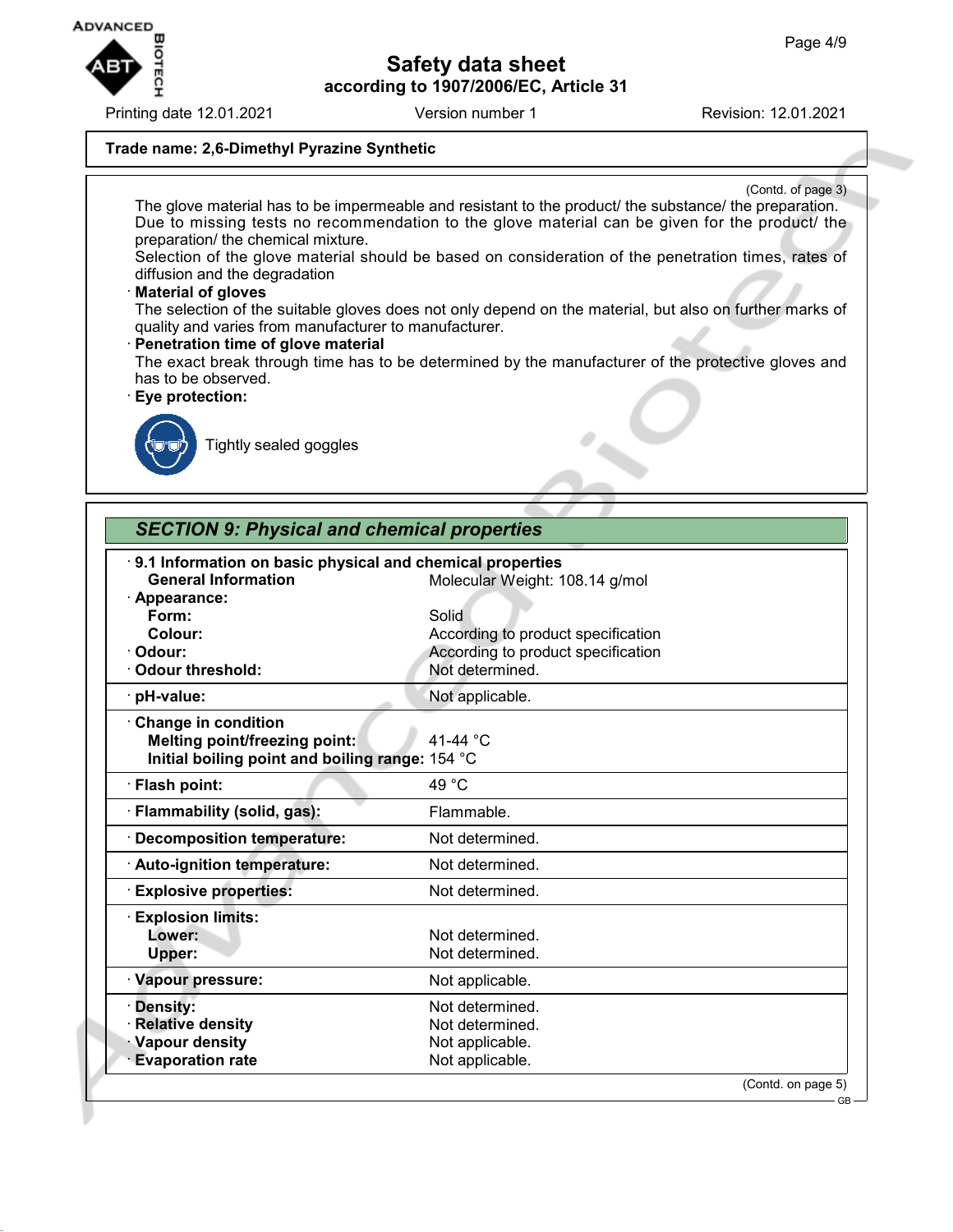

Printing date 12.01.2021 Version number 1 Revision: 12.01.2021

#### **Trade name: 2,6-Dimethyl Pyrazine Synthetic**

|                                           |                                            | (Contd. of page 4) |
|-------------------------------------------|--------------------------------------------|--------------------|
| · Solubility in / Miscibility with        |                                            |                    |
| water:                                    | Slightly soluble.                          |                    |
| · Partition coefficient: n-octanol/water: | Not determined.                            |                    |
| · Viscosity:                              |                                            |                    |
| Dynamic:                                  | Not applicable.                            |                    |
| <b>Kinematic:</b>                         | Not applicable.                            |                    |
| Solids content:                           | 100.0%                                     |                    |
| 9.2 Other information                     | No further relevant information available. |                    |

## *SECTION 10: Stability and reactivity*

- · **10.1 Reactivity** No further relevant information available.
- · **10.2 Chemical stability**
- · **Thermal decomposition / conditions to be avoided:**
- No decomposition if used according to specifications.
- · **10.3 Possibility of hazardous reactions** No dangerous reactions known.
- · **10.4 Conditions to avoid** No further relevant information available.
- · **10.5 Incompatible materials:** No further relevant information available.
- · **10.6 Hazardous decomposition products:** No dangerous decomposition products known.

### *SECTION 11: Toxicological information*

- · **11.1 Information on toxicological effects**
- · **Acute toxicity**

Harmful if swallowed.

#### · **LD/LC50 values relevant for classification:**

## **ATE (Acute Toxicity Estimates)**

Oral LD50 880 mg/kg (ATE)

#### **CAS: 108-50-9 2,6-Dimethylpyrazine**

Oral LD50 880 mg/kg (ATE) 880 mg/kg (rat)

· **Primary irritant effect:**

- · **Skin corrosion/irritation** Based on available data, the classification criteria are not met.
- · **Serious eye damage/irritation** Based on available data, the classification criteria are not met.
- · **Respiratory or skin sensitisation** Based on available data, the classification criteria are not met.
- · **Additional toxicological information:**
- · **CMR effects (carcinogenity, mutagenicity and toxicity for reproduction)**
- · **Germ cell mutagenicity** Based on available data, the classification criteria are not met.
- · **Carcinogenicity** Based on available data, the classification criteria are not met.
- · **Reproductive toxicity** Based on available data, the classification criteria are not met.
- · **STOT-single exposure** Based on available data, the classification criteria are not met.
- · **STOT-repeated exposure** Based on available data, the classification criteria are not met.
- · **Aspiration hazard** Based on available data, the classification criteria are not met.

(Contd. on page 6)

GB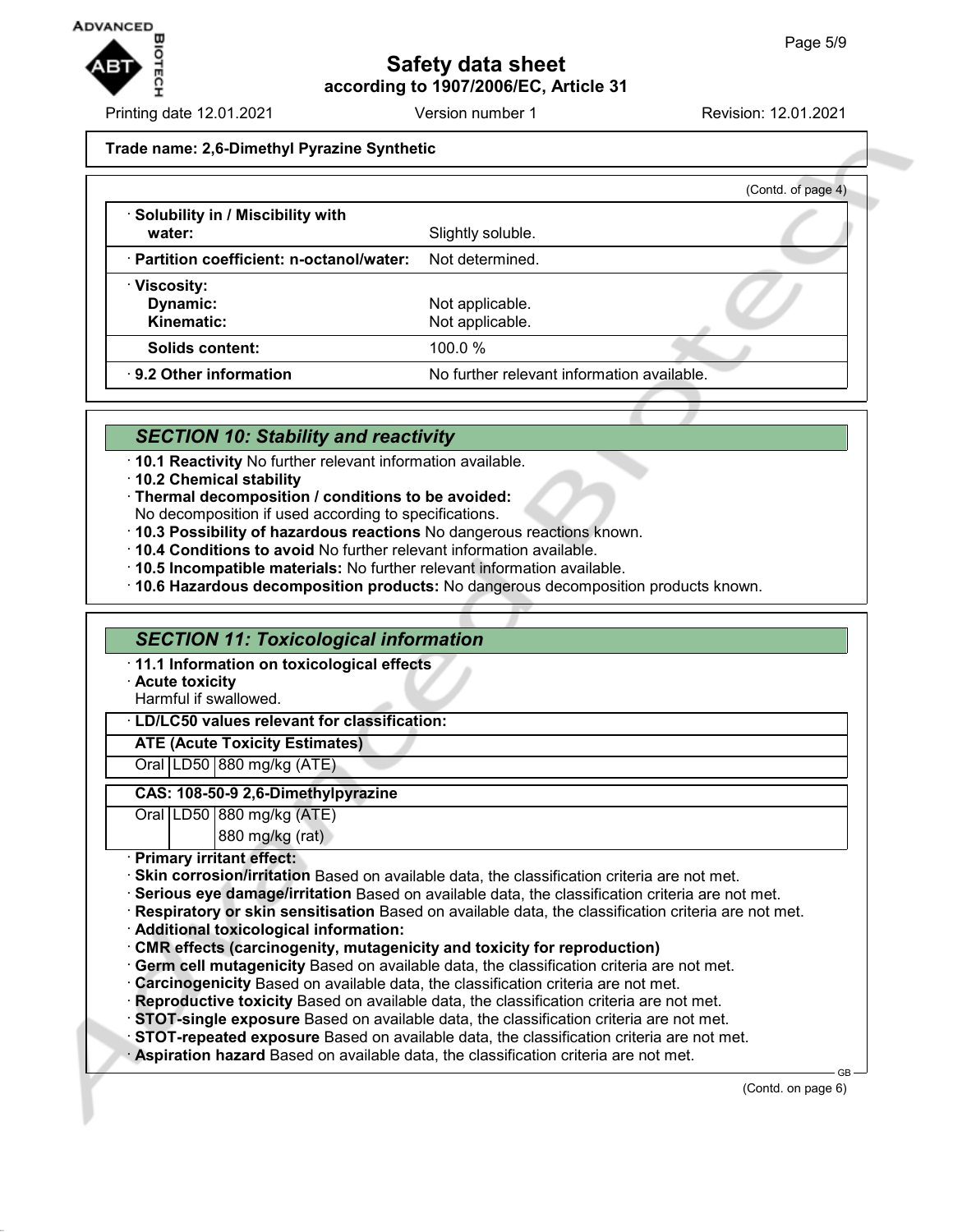

Printing date 12.01.2021 **Version number 1** Revision: 12.01.2021

#### **Trade name: 2,6-Dimethyl Pyrazine Synthetic**

(Contd. of page 5)

## *SECTION 12: Ecological information*

- · **12.1 Toxicity**
- · **Aquatic toxicity:** No further relevant information available.
- · **12.2 Persistence and degradability** No further relevant information available.
- · **12.3 Bioaccumulative potential** No further relevant information available.
- · **12.4 Mobility in soil** No further relevant information available.
- · **Additional ecological information:**
- · **General notes:**

Water hazard class 1 (German Regulation) (Self-assessment): slightly hazardous for water Do not allow undiluted product or large quantities of it to reach ground water, water course or sewage system.

#### · **12.5 Results of PBT and vPvB assessment**

- · **PBT:** Not applicable.
- · **vPvB:** Not applicable.
- · **12.6 Other adverse effects** No further relevant information available.

## *SECTION 13: Disposal considerations*

- · **13.1 Waste treatment methods**
- · **Recommendation**

Must not be disposed together with household garbage. Do not allow product to reach sewage system.

- · **Uncleaned packaging:**
- · **Recommendation:** Disposal must be made according to official regulations.
- · **Recommended cleansing agents:** Water, if necessary together with cleansing agents.

| <b>SECTION 14: Transport information</b>                    |                                                                                                                                 |  |
|-------------------------------------------------------------|---------------------------------------------------------------------------------------------------------------------------------|--|
| $\cdot$ 14.1 UN-Number<br>· ADR, IMDG, IATA                 | <b>UN1325</b>                                                                                                                   |  |
| 14.2 UN proper shipping name<br>$\cdot$ ADR<br>· IMDG, IATA | 1325 FLAMMABLE SOLID, ORGANIC, N.O.S. (2,6-<br>Dimethylpyrazine)<br>FLAMMABLE SOLID, ORGANIC, N.O.S. (2,6-<br>Dimethylpyrazine) |  |
| 14.3 Transport hazard class(es)<br>$\cdot$ ADR<br>Class     | 4.1 (F1) Flammable solids, self-reactive substances<br>and solid desensitised explosives.                                       |  |
|                                                             | (Contd. on page 7)                                                                                                              |  |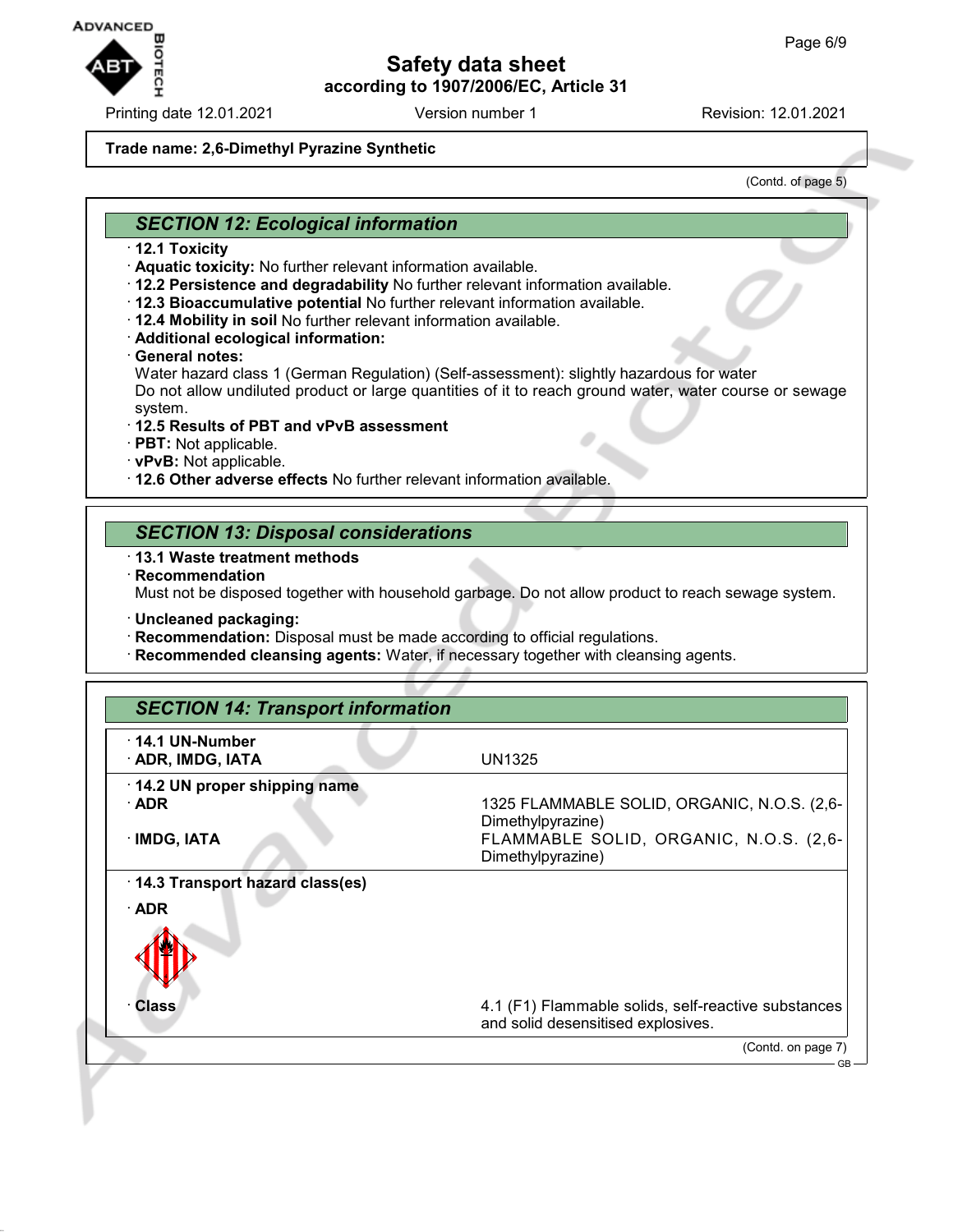

Printing date 12.01.2021 Version number 1 Revision: 12.01.2021

**Trade name: 2,6-Dimethyl Pyrazine Synthetic**

|                                                                                                                                  | (Contd. of page 6)                                                                                                                 |
|----------------------------------------------------------------------------------------------------------------------------------|------------------------------------------------------------------------------------------------------------------------------------|
| · Label                                                                                                                          | 4.1                                                                                                                                |
| · IMDG, IATA                                                                                                                     |                                                                                                                                    |
| · Class<br>· Label                                                                                                               | 4.1 Flammable solids, self-reactive substances and<br>solid desensitised explosives.<br>4.1                                        |
| 14.4 Packing group<br>· ADR, IMDG, IATA                                                                                          | Ш                                                                                                                                  |
| 14.5 Environmental hazards:<br>· Marine pollutant:                                                                               | No                                                                                                                                 |
| 14.6 Special precautions for user<br>· Hazard identification number (Kemler code):<br>· EMS Number:<br>· Stowage Category        | Warning: Flammable solids, self-reactive<br>substances and solid desensitised explosives.<br>40<br>$F-A, S-G$<br>В.                |
| 14.7 Transport in bulk according to Annex II of<br><b>Marpol and the IBC Code</b>                                                | Not applicable.                                                                                                                    |
| · Transport/Additional information:                                                                                              |                                                                                                                                    |
| $\cdot$ ADR<br>· Limited quantities (LQ)<br><b>Excepted quantities (EQ)</b><br>· Transport category<br>· Tunnel restriction code | $5$ kg<br>Code: E1<br>Maximum net quantity per inner packaging: 30 g<br>Maximum net quantity per outer packaging: 1000 g<br>3<br>E |
| ∙IMDG<br>· Limited quantities (LQ)<br><b>Excepted quantities (EQ)</b>                                                            | $5$ kg<br>Code: E1<br>Maximum net quantity per inner packaging: 30 g<br>Maximum net quantity per outer packaging: 1000 g           |
| · UN "Model Regulation":                                                                                                         | UN 1325 FLAMMABLE SOLID, ORGANIC, N.O.S.<br>(2,6-DIMETHYLPYRAZINE), 4.1, III                                                       |

# *SECTION 15: Regulatory information*

· **15.1 Safety, health and environmental regulations/legislation specific for the substance or mixture**

· **Labelling according to Regulation (EC) No 1272/2008**

The substance is classified and labelled according to the CLP regulation.

(Contd. on page 8) GB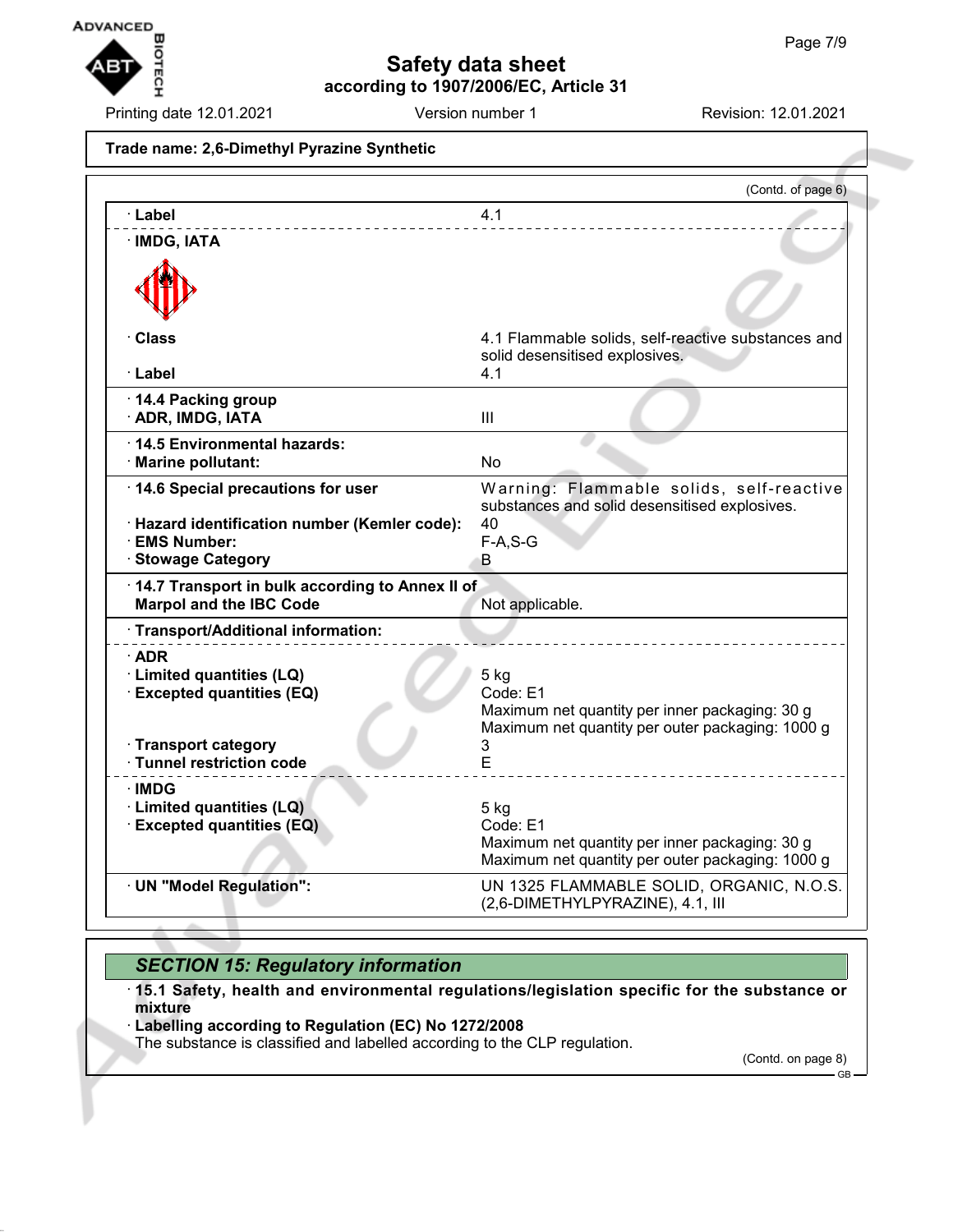

Printing date 12.01.2021 Version number 1 Revision: 12.01.2021

# **Trade name: 2,6-Dimethyl Pyrazine Synthetic**



## *SECTION 16: Other information*

This information is based on our present knowledge. However, this shall not constitute a guarantee for any specific product features and shall not establish a legally valid contractual relationship.

- · **Department issuing SDS:** Product safety department
- · **Contact:**

Product Safety Department productsafety@adv-bio.com · **Abbreviations and acronyms:** ADR: Accord relatif au transport international des marchandises dangereuses par route (European Agreement Concerning the International Carriage of Dangerous Goods by Road) IMDG: International Maritime Code for Dangerous Goods IATA: International Air Transport Association GHS: Globally Harmonised System of Classification and Labelling of Chemicals EINECS: European Inventory of Existing Commercial Chemical Substances CAS: Chemical Abstracts Service (division of the American Chemical Society) LC50: Lethal concentration, 50 percent LD50: Lethal dose, 50 percent PBT: Persistent, Bioaccumulative and Toxic (Contd. on page 9)

GB